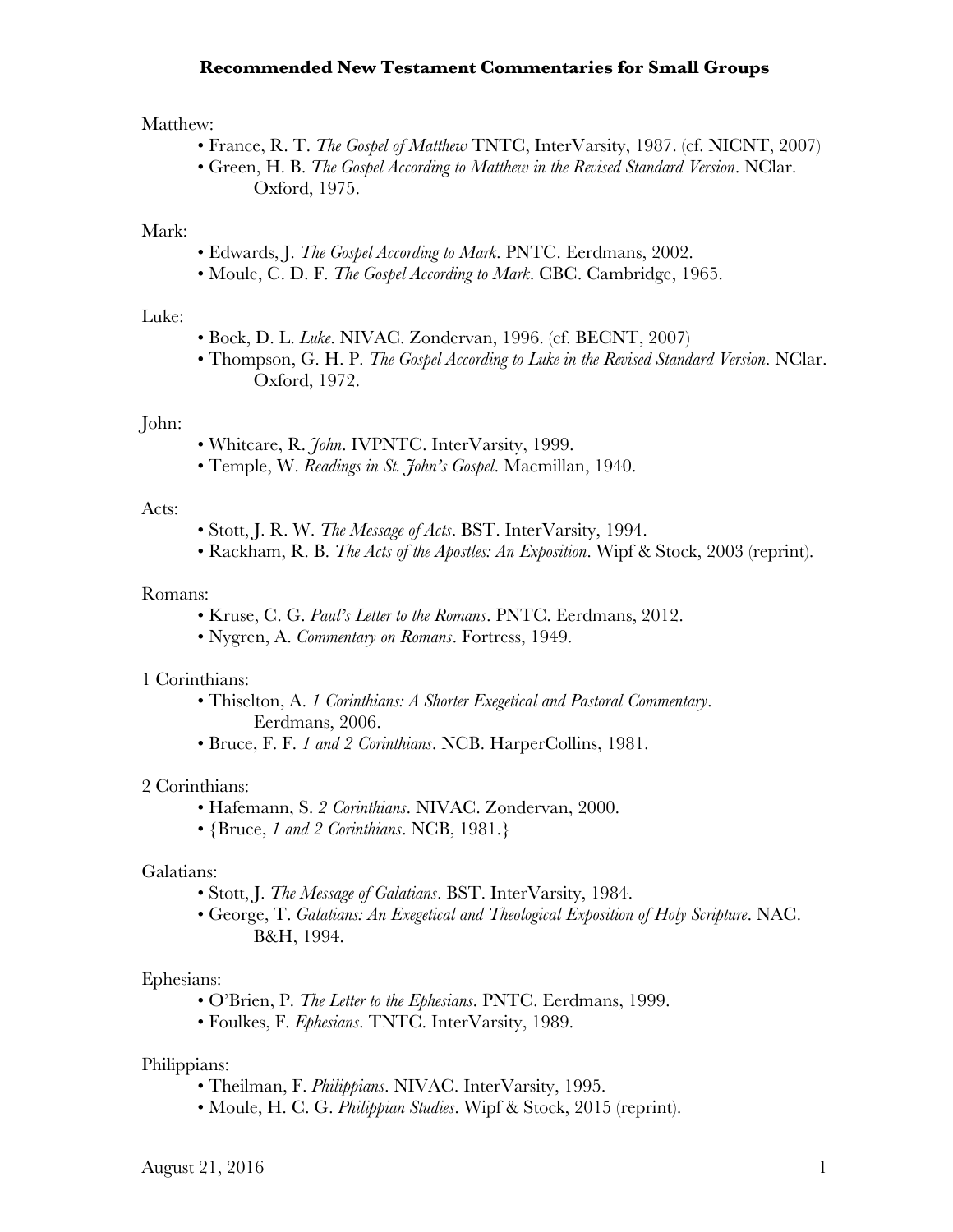# **Recommended New Testament Commentaries for Small Groups**

### Colossians 1-2:

- Wright, N. T. *Colossians and Philemon*. TNTC. InterVarsity, 1986.
- Moo, D. *The Letter to the Colossians and to Philemon*. PNTC. Eerdmans, 2008.

## Thessalonians:

- Stott, J. R. W. *The Message of 1 & 2 Thessalonians*. BST. InterVarsity, 1991.
- Morris, L. *1 & 2 Thessalonians.* TNTC. InterVarsity, 1984.

## 1-2 Timothy:

- Johnson, L. T. *Letters to Paul's Delegates.* NTiC. T&T Clark, 1996. (cf. AYBC, 2001)
- Stott, J. R. W. *Guard the Gospel* & *Guard the Truth*, 2 vols. BST. InterVarsity, 1984 & 1996.

### Titus:

- {Johnson, *Letters to Paul's Delegates.* NTiC, 1996.}
- {Stott, *Guard the Truth*. BST, 1996.}

### Philemon:

- {Wright, *Colossians and Philemon*. TNTC, 1986.}
- {Moo, *The Letter to the Colossians and to Philemon*. PNTC, 2008.}

### Hebrews:

- O'Brien, P. *Hebrews*. PNTC. Eerdmans, 2010.
- Käsemann, E. *The Wandering People of God*. Augsburg, 1984.

#### James:

- Motyer, J. *The Message of James*. BST. InterVarsity, 1985.
- Moo, D. *The Letter of James*. PNTC. Eerdmans, 2000.

### 1 Peter:

- Marshall, I. H. *Peter 1*. IVPNTC. InterVarsity, 1991.
- Kelly, J. N. D. *The Epistles of Peter and Jude*. BNTC. A & C Black, 1993.

## 2 Peter & Jude:

- Geise, C. P. *2 Peter and Jude*. ConcC, 2012.
- {Kelly, *The Epistles of Peter and Jude*. BNTC, 1993.}

### Johannine Epistles:

- Schnuchard, B. G. *1-3 John*. ConcC. Concordia, 2012.
- Stott, J. R. W. *The Letters of John*. 2nd ed. TNTC. InterVarsity, 1988.

### Revelation:

- Farrar, A. *The Rebirth of Images*. Dacre, 1949.
- Mounce, R. H. *The Book of Revelation*, 3rd ed. NICNT. Eerdmans, 1998.